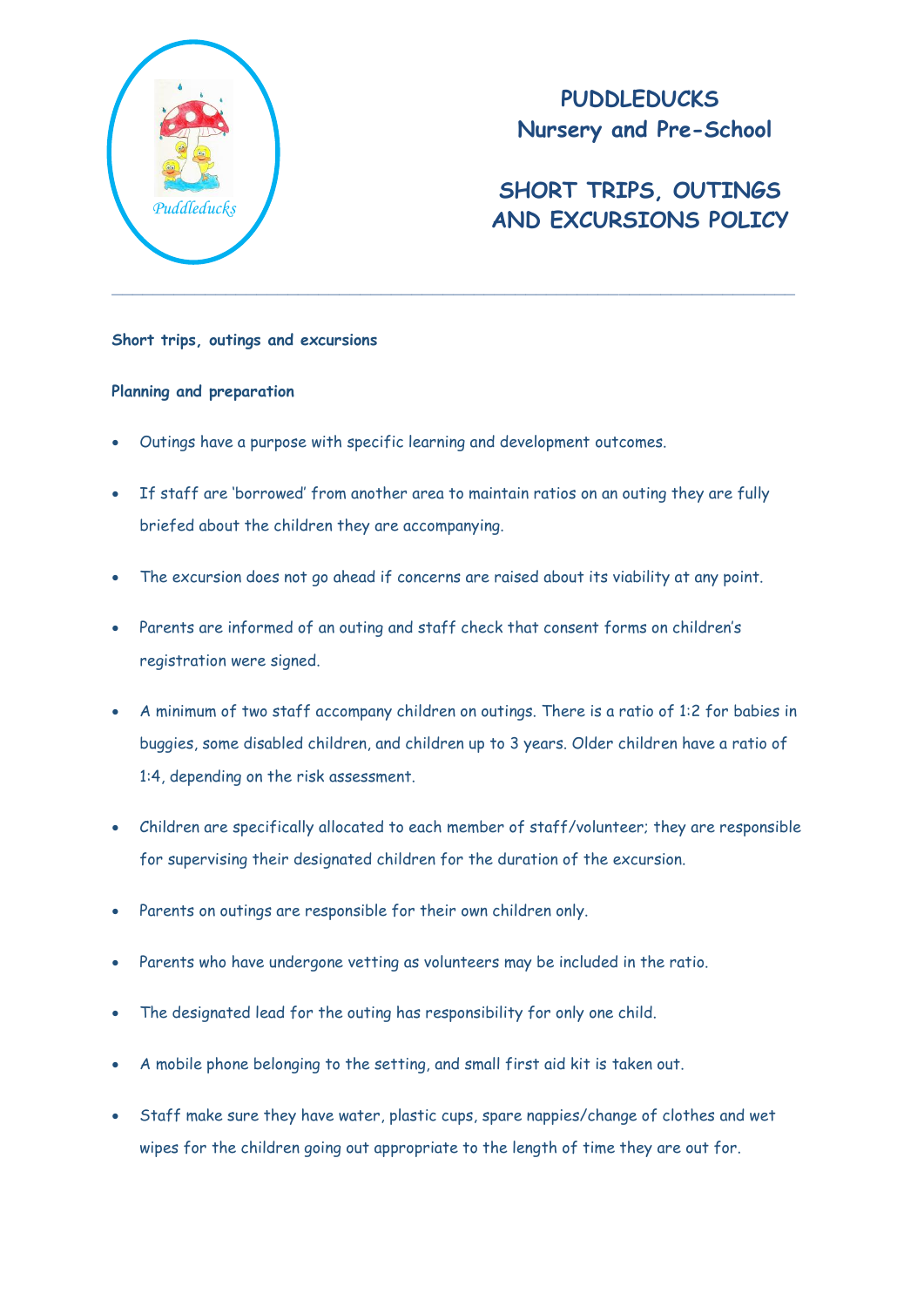- Sun cream is applied as needed and children are clothed appropriately
- Children wear badges or 'high viz' vests with the name and number of the setting.
- Staff have emergency contacts, medication and equipment needed for children.

### **Risk assessment**

- Risk assessment is completed prior to the outing and signed off by the setting manager and all staff taking part. Existing risk assessments are reviewed/amended as required.
- Children with specific needs have a separate risk assessment if necessary.

## **Outing venue (larger outings)**

 Venues used regularly are 'risk assessed' and an initial pre-visit is made to look at the health and safety aspects. If pre-visits cannot be made, risk assessment is achieved by calling the venue and asking for their risk assessment.

#### **Transport**

- If coach hire is required for an outing, only reputable companies are used.
- The setting manager ensures that seat belts are provided on the coach and that booster seats and child safety seats are used as appropriate to the age of the children.
- The maximum seating capacity of the coach or minibus is not exceeded.
- Contracted drivers are not counted in ratios.
- Public transport should always be ratio of 1-2 (unless agreed with the setting manager).

# **Where transport is provided by the setting**

- Records are kept including insurance details and a list of named drivers.
- Drivers using their own transport should have adequate insurance cover.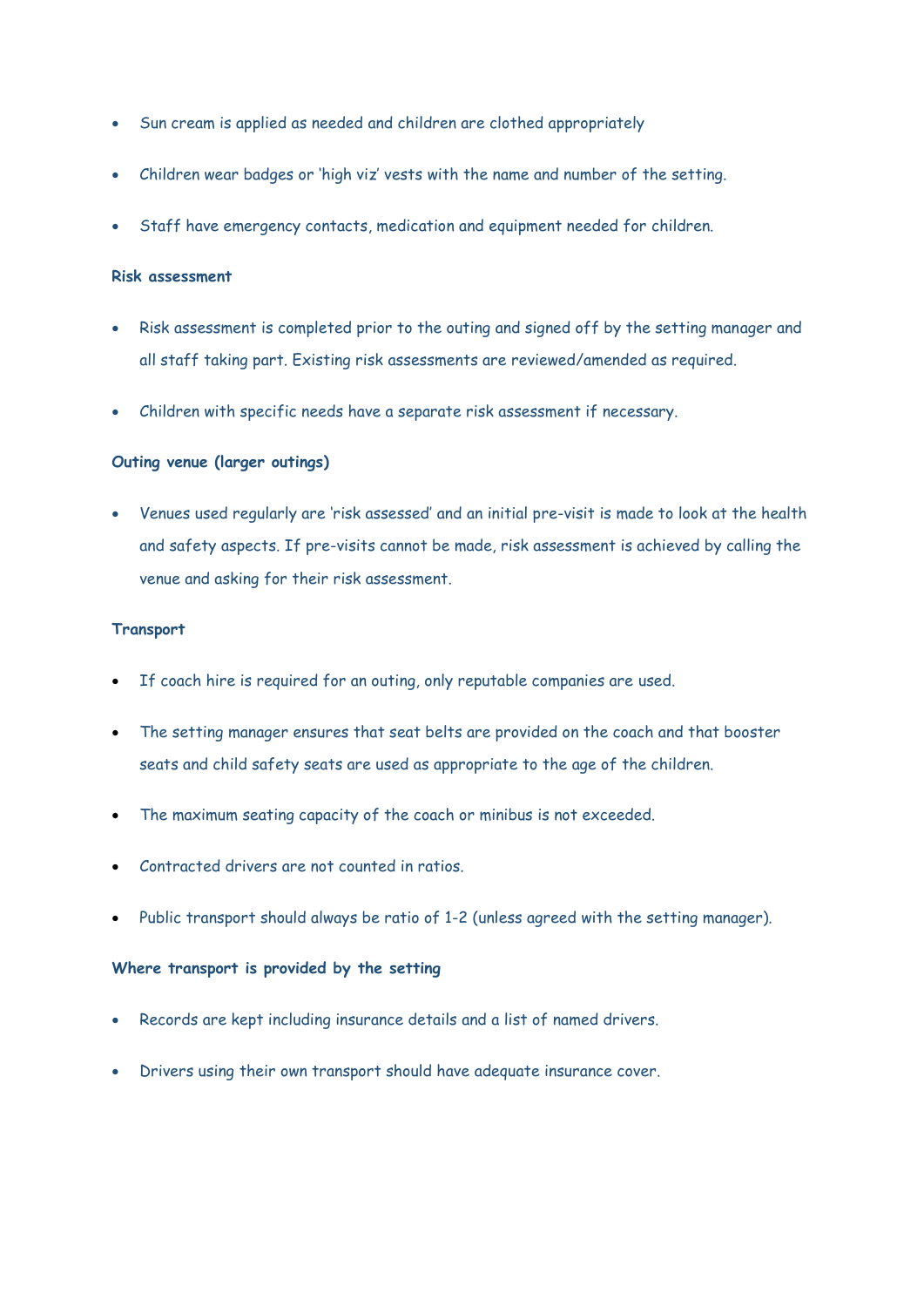## **Forest School and Beach School sessions (not on site)**

- A separate risk assessment is conducted, and Forest/Beach School standard procedures are followed.
- The sessions always have a level 3 trained forest school or beach school practitioner.

## **Farm and zoo visits**

Staff are aware of the risks posed by infections such as E.coli being contracted from animals. They are also aware of toxic substances used on farms that could be hazardous to health. Staff are vigilant of the natural dangers presented by a farm or zoo visit and conduct a risk assessment prior to the visit.

- The venue is contacted in advance of the visit to ensure no recent outbreaks of E.coli or other infections. If there has been an outbreak the visit will be reviewed and may be postponed.
- Hands are washed and dried thoroughly after touching an animal.
- Nothing is consumed whilst going round the farm. Food is eaten away from animals, after thoroughly washing hands.
- Children are prevented from putting their faces against animals or hands in their own mouths.
- If animal droppings are touched, hands are washed and dried immediately.
- Shoes are cleaned and hands washed thoroughly as soon as possible on departure.
- Staff or volunteers who are or may be pregnant, should avoid contact with pregnant ewes and may want to consult their own GP before the visit.
- Farmers have a responsibility to ensure that hand washing and drying facilities are available and are suitably located, that picnic areas are separate and clean, and that all other health and safety laws are fully observed.

For further guidance, refer to the insurance provider.